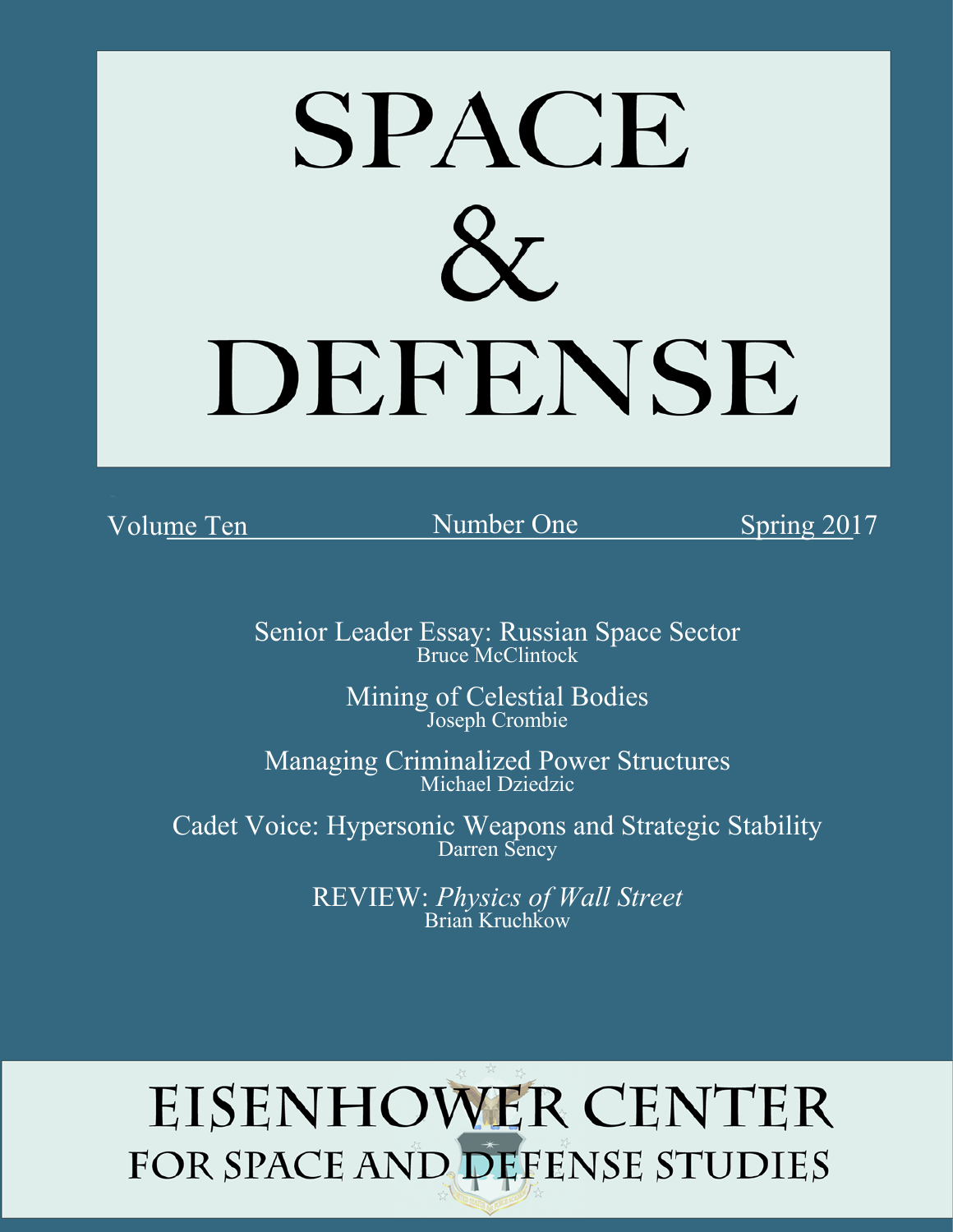# *Space & Defense*

## **Journal of the United States Air Force Academy Eisenhower Center for Space and Defense Studies**

#### *Publisher*

**Ambassador Roger Harrison**, Roger.Harrison@usafa.edu *Inaugural Director and Co-founder, Eisenhower Center for Space and Defense Studies*

#### *Editor*

**Dr. Damon Coletta** *U.S. Air Force Academy, USA*

#### *Associate Editors*

**Mr. Deron Jackson** *Director, Eisenhower Center U.S. Air Force Academy, USA*

**Dr. Schuyler Foerster** *U.S. Air Force Academy, USA*

#### *Thank You to Our Reviewers*

**Andrew Aldrin** *United Launch Alliance, USA*

**James Armor** *ATK, USA*

**William Barry** *NASA Headquarters, USA*

**Daniel Blinder** *UNSAM-CONICET, Argentina*

**Dean Cheng** *Heritage Foundation, USA*

**Robert Callahan** *NORAD-NORTHCOM, USA*

**Robert Carriedo** *U.S. Air Force Academy, USA*

**Frans von der Dunk** *University of Nebraska, USA*

**Paul Eckart** *Boeing, USA*

**Andrew Erickson** *Naval War College, USA*

**Ms. Jonty Kasku-Jackson**

*George Washington University, USA*

*National Security Space Institute, USA*

**Joanne Gabrynowicz** *University of Mississippi, USA*

**Jason Healey** *Atlantic Council, USA*

**Dr. Peter Hays**

**Theresa Hitchens** *United Nations, Switzerland*

**Wade Huntley** *Independent Researcher, USA*

**Ram Jakhu** *McGill University, Canada, USA*

**Dana Johnson** *Department of State, USA*

**Roger Launius** *National Air and Space Museum*

**John Logsdon** *George Washington University, USA*

**Agnieszka Lukaszczyk** *Secure World Foundation, Belgium*

**Molly Macauley** *Resources for the Future, USA*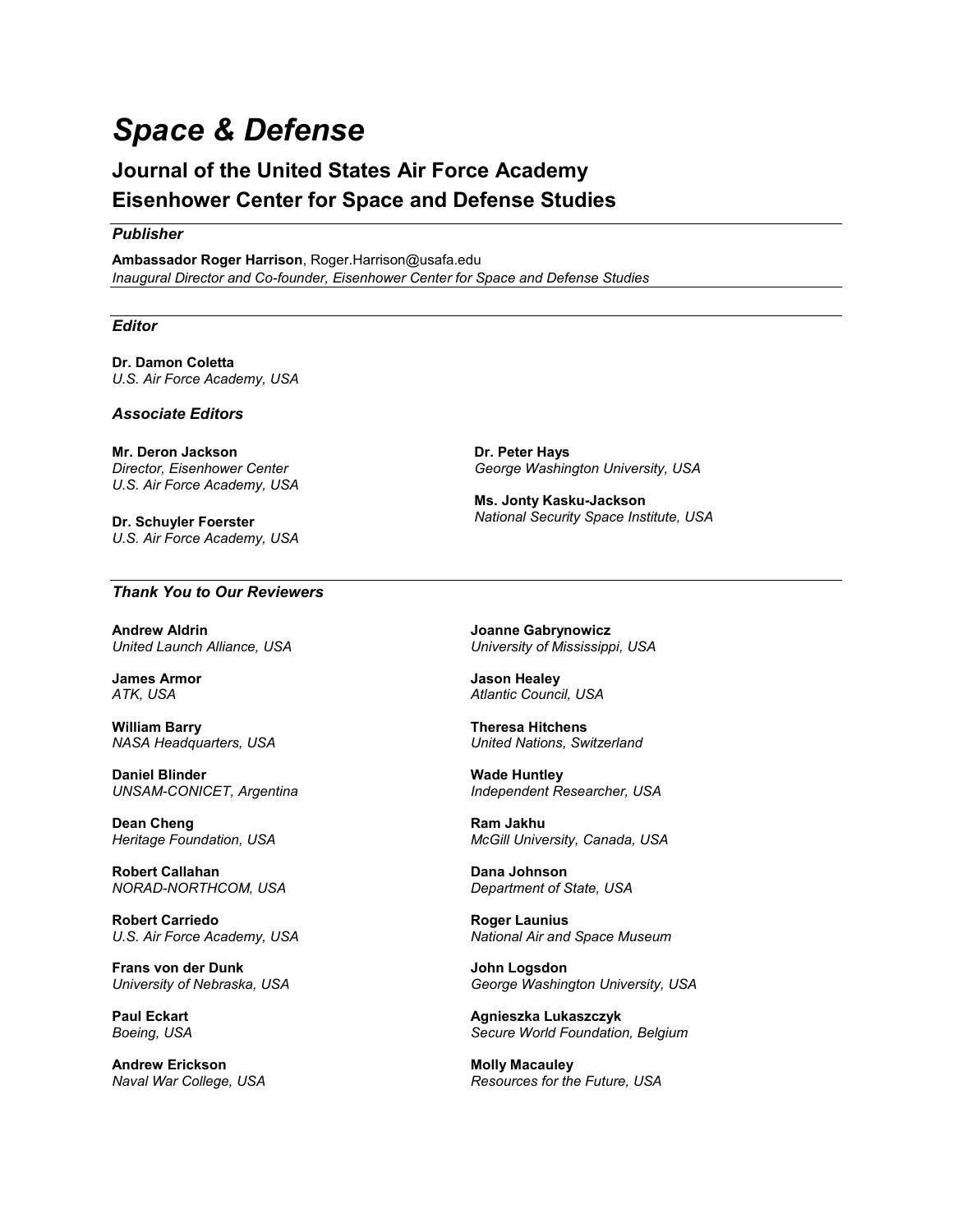**Laura Delgado Lopez** *Secure World Foundation, USA*

**Adam Lowther** *SANDS, Kirtland AFB, USA*

**Clay Moltz** *Naval Postgraduate School, USA*

**Scott Pace** *George Washington University, USA*

**Xavier Pasco** *Foundation for Strategic Research, France*

**Elliot Pulham** *Space Foundation, USA*

**Wolfgang Rathbeger** *European Space Policy Institute, Austria*

**John Riley** *U.S. Air Force Academy, USA*

**Chiara Ruffa** *Swedish Defence University*

**Victoria Samson** *Secure World Foundation, USA*

**Jaganath Sankaran** *Los Alamos National Laboratory, USA*

**Matthew Schaefer** *University of Nebraska, Lincoln, USA*

**Benjamin Shearn** *George Mason University, USA* **Rouven Steeves** *U.S. Air Force Academy, USA*

**Dimitrios Stroikos** *London School of Economics, United Kingdom*

**Brent Talbot** *U.S. Air Force Academy, USA*

**Susan Trepczynski** *United States Air Force*

**Scott Trimboli** *University of Colorado, Colorado Springs, USA*

**James Vedda** *Aerospace Corporation, USA*

**Rick Walker** *Digital Consulting Services, USA*

**Annalisa Weigel** *Massachusetts Institute of Technology, USA*

**David Whalen** *University of North Dakota, USA*

**George Whitesides** *NASA Headquarters, USA*

**Ray Williamson** *Secure Word Foundation, USA*

\*This is the authoritative Eisenhower Center for Space and Defense Studies/U.S. Air Force Academy edition of *Space & Defense. Space & Defense* should be acknowledged whenever material is quoted from or based on its content. The opinions, conclusions, and recommendations expressed or implied within are those of the contributors and, unless otherwise specified, do not reflect official views of the U.S. Government or the U.S. Air Force Academy.

Space & Defense is available a[t http://www.usafa.edu/df/dfe/dfer/centers/ecsds/defense\\_journal.cfm](http://www.usafa.edu/df/dfe/dfer/centers/ecsds/defense_journal.cfm) and indexed by ©EBSCO*host*. United States Library of Congress, ISSN 2380-131X.

Editor, *Space & Defense* Dept. of Political Science 2354 Fairchild Dr., Suite 6L-116 USAF Academy, CO 80840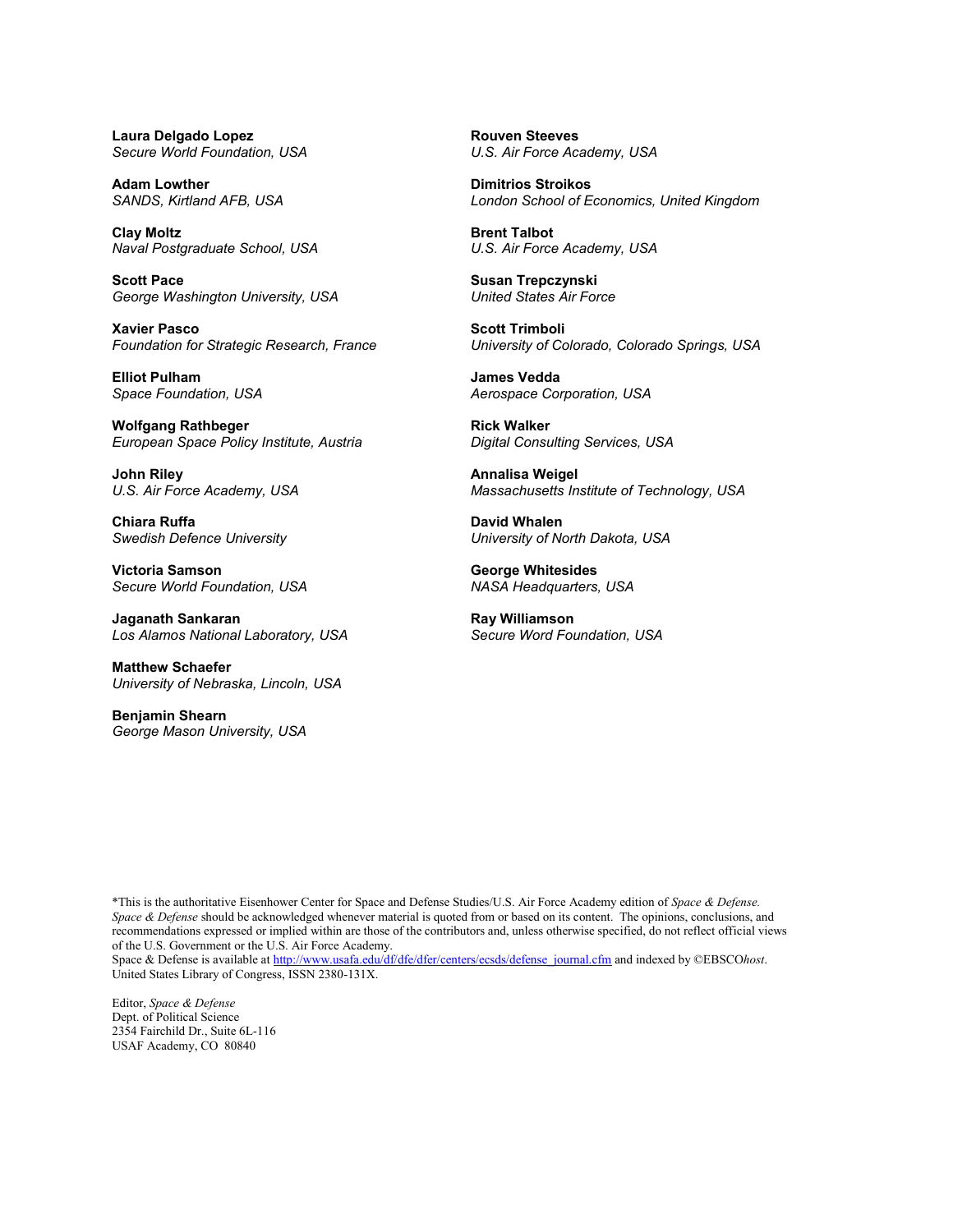### **Editor's Note**

 This issue of *Space & Defense* continues our effort to apply analytical tools from the field of political economy to emergent questions of defense policy. Many of the decision points relate to earth orbit as befits our heritage. Others expand the definition of space to include frontiers of conflict where new technology or novel actors present unresolved challenges for the United States and allied national security establishments.

We believe contributions for this issue on Russia's space sector; a prospective asteroid mining enterprise; criminalized power structures in fragile states; hypersonic weapons development; and the physics of financial markets are diverse manifestations of a single ethos. What unites them is our educated hunch that national security competition in new spaces will involve mixed actors—states, international organizations, sub-state agencies, and non-state entities; mixed motives encompassing geopolitical rivalry and global public goods attained through cooperation; and mixed domains as competitors bring assets to bear across land, sea, air, space, and cyber.

Dealing with this complexity, many of our analyses in *Space & Defense* run across four geopolitical chessboards—trade, finance, global security, and science & technology—reflecting late British political economist Susan Strange's four structures of power. Insightful contributions for our journal probe the multidimensional international security environment for patterns of political behavior that tie action and consequences across these chessboards. Doing so in coherent ways helps policy makers tackle problems of deterrence and international organization for the  $21<sup>st</sup>$  century at the frontiers of defense policy. It also fulfills the charter of the U.S. Air force Academy's Eisenhower Center for Space and Defense Studies, which posits an inherent connection between strengthening intellectual foundations of the space policy community and fostering learning across communities—within the U.S. Government and beyond—interested in achieving a world more peaceful, prosperous, and just.

Our journal applauds several organizations within the U.S. Department of Defense that are acting upon a similar hunch about security challenges in new spaces. The Joint Chiefs of Staff (JCS), U.S. Special Operations Command (SOCOM), and U.S. Strategic Command (STRATCOM) among others are expanding their communities of interest (COI), initiating strategic multi-layer assessments (SMA), and in general finding creative ways to bridge *the gap*, a pernicious vacuum separating their policy responsibilities from historical scholarship and social science research.

*Space & Defense*, consistent with the goals of the Eisenhower Center, encourages participants in these burgeoning transnational communities of interest to try their hand at one or more of the important questions generated by these processes. This particular set of problems is growing as it becomes more refined, right at the nexus of policy-relevant scholarship.

> Damon Coletta USAFA June 2017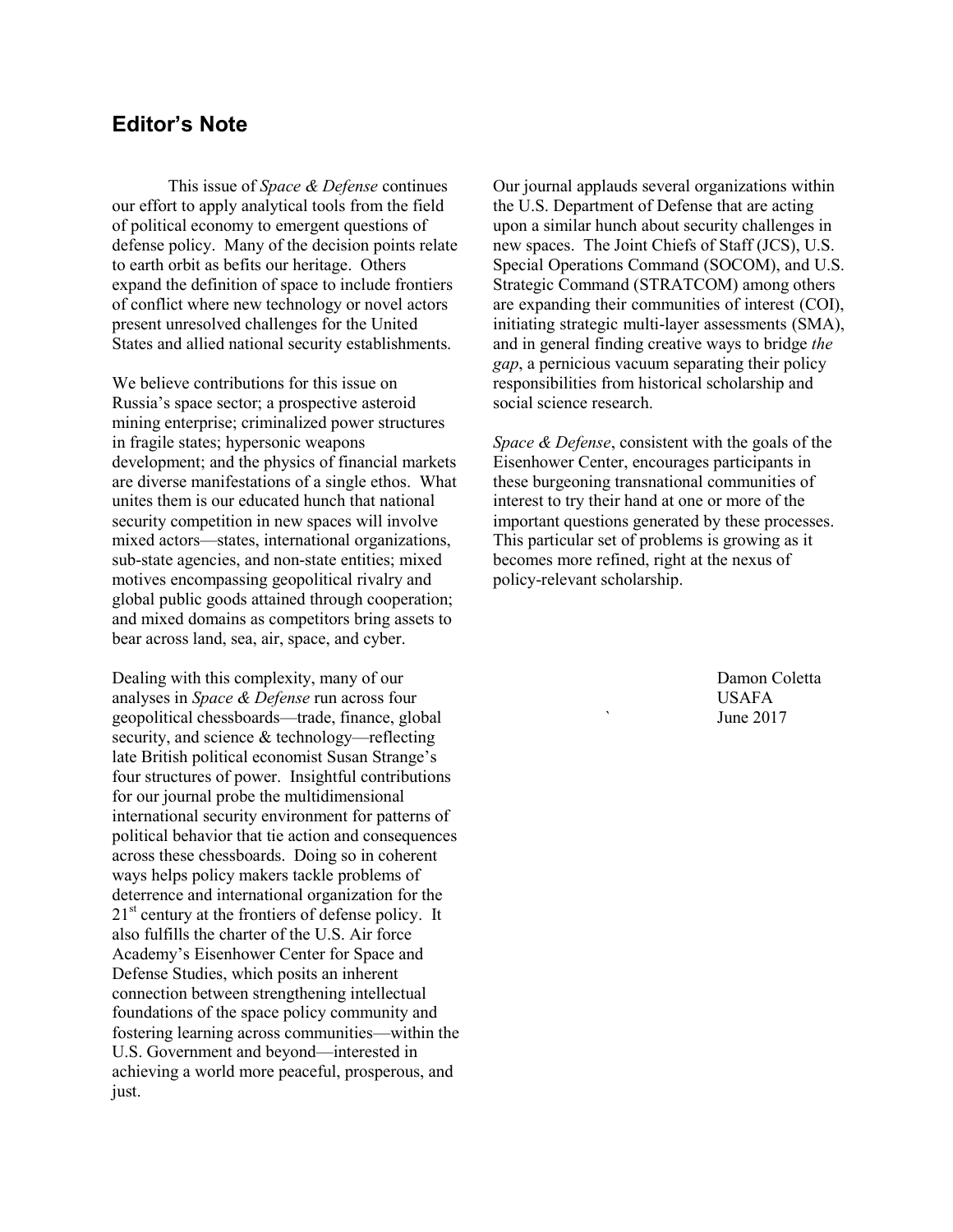## **The Russian Space Sector: Adaptation, Retrenchment, and Stagnation**

#### **Bruce McClintock**

*Since the collapse of the Soviet Union, Russia focused on its public space sector and consciously chose not to cultivate competitive, private space companies. Russia's overall space enterprise is now in systemic crisis due to multiple factors and, despite positive rhetoric from the government and with the partial exception of national security space capabilities, faces yet another generation of stagnation*.

 $\overline{a}$ 

On October 4, 1957 the Soviet Union launched the first satellite into orbit from a site now known as Baikonur Cosmodrome.<sup>1</sup> The Sputnik surprise launched the Space Race and ushered in an era of rapid advancement in technological and scientific developments. Much has changed for both Russia and the United States in the last sixty years. On March 30, 2017 a private U.S. company successfully launched a commercial satellite into orbit with a previously used first stage booster—a feat never before accomplished and one that may launch a cheaper era of space travel.<sup>2</sup> The same day in Russia, an investigation into quality control issues in the Russian space industry reported that nearly every engine currently stockpiled for use in Russian Proton rockets is defective.<sup>3</sup> This investigation followed a catastrophic year for Russian space launch. In December 2016 a Russian Progress resupply craft burned up in the Earth's atmosphere shortly after liftoff from Baikonur, the

 $\overline{a}$ 

[rocket.html?emc=edit\\_nn\\_20170331&nl=morning](https://www.nytimes.com/2017/03/30/science/spacex-launches-a-satellite-with-a-partly-used-rocket.html?emc=edit_nn_20170331&nl=morning-briefing&nlid=70171243&te=1)[briefing&nlid=70171243&te=1.](https://www.nytimes.com/2017/03/30/science/spacex-launches-a-satellite-with-a-partly-used-rocket.html?emc=edit_nn_20170331&nl=morning-briefing&nlid=70171243&te=1) 

twentieth malfunction of a Russian launcher since 2001, marking an inauspicious end to what many describe as a make-or-break year for Russian commercial space. Another potential indicator of the crisis in the Russian space sector is that last year Russia fell behind the United States *and* China in the number of space launches. Russia finished 2016 with just 18 launches, compared to China's 19 and America's 20 launches.<sup>4</sup>

The end of the Cold War and the collapse of the Soviet Union presented new opportunites for Russia to reinvent its government and economy, including its remarkable Soviet-era space program. The journey of the Russian space industry since the collapse of the Soviet Union offers a case study in how Russia, in spite of indications to do otherwise, chose not to break with previous models of behavior and organization. In addition, the history indicates that, without a significant change in direction, the Russian space industry likely faces more stagnation and even further decline.

#### **EARLY OPTIMISM AND PUBLIC SPACE SUCCESSES**

 While the picture looks less positive now, in the early 1990s there was plenty of optimism and cooperation between Russia and the West that looked likely to benefit the Russian space sector. President Clinton reflected the optimism of the

<sup>&</sup>lt;sup>1</sup> Brig Gen (ret) Bruce McClintock is the CEO of [Zenith Advisors Group](http://www.zenithadvisorsgroup.com/) and an adjunct policy analyst at the RAND Corporation. Prior to retiring, he was special assistant to the commander of AF Space Command. Until July 2016 he was the Senior Defense Official and U.S. Defense Attaché in the U.S. Embassy in Moscow, Russia.

<sup>&</sup>lt;sup>2</sup> Kenneth Chang, "SpaceX Launches a Satellite with a Partly Used Rocket," *New York Times*, 30 March 2017, [https://www.nytimes.com/2017/03/30/science/spacex](https://www.nytimes.com/2017/03/30/science/spacex-launches-a-satellite-with-a-partly-used-rocket.html?emc=edit_nn_20170331&nl=morning-briefing&nlid=70171243&te=1)[launches-a-satellite-with-a-partly-used-](https://www.nytimes.com/2017/03/30/science/spacex-launches-a-satellite-with-a-partly-used-rocket.html?emc=edit_nn_20170331&nl=morning-briefing&nlid=70171243&te=1)

<sup>&</sup>lt;sup>3</sup> Matthew Bodner, "Defects Found in Almost Every Russian Proton Rocket Engine," *Moscow Times*, 30 March 2017,

[https://themoscowtimes.com/articles/defects-found-in](https://themoscowtimes.com/articles/defects-found-in-almost-every-russian-proton-rocket-engine-57584)[almost-every-russian-proton-rocket-engine-57584.](https://themoscowtimes.com/articles/defects-found-in-almost-every-russian-proton-rocket-engine-57584)

<sup>4</sup> Matthew Bodner, "Russia Falls Behind the U.S. and China in Annual Space Launches," *Moscow Times*, 29 November 2016,

[https://themoscowtimes.com/articles/russia-falls](https://themoscowtimes.com/articles/russia-falls-behind-us-and-china-in-annual-space-launches-for-first-time-ever-56344)[behind-us-and-china-in-annual-space-launches-for](https://themoscowtimes.com/articles/russia-falls-behind-us-and-china-in-annual-space-launches-for-first-time-ever-56344)[first-time-ever-56344.](https://themoscowtimes.com/articles/russia-falls-behind-us-and-china-in-annual-space-launches-for-first-time-ever-56344)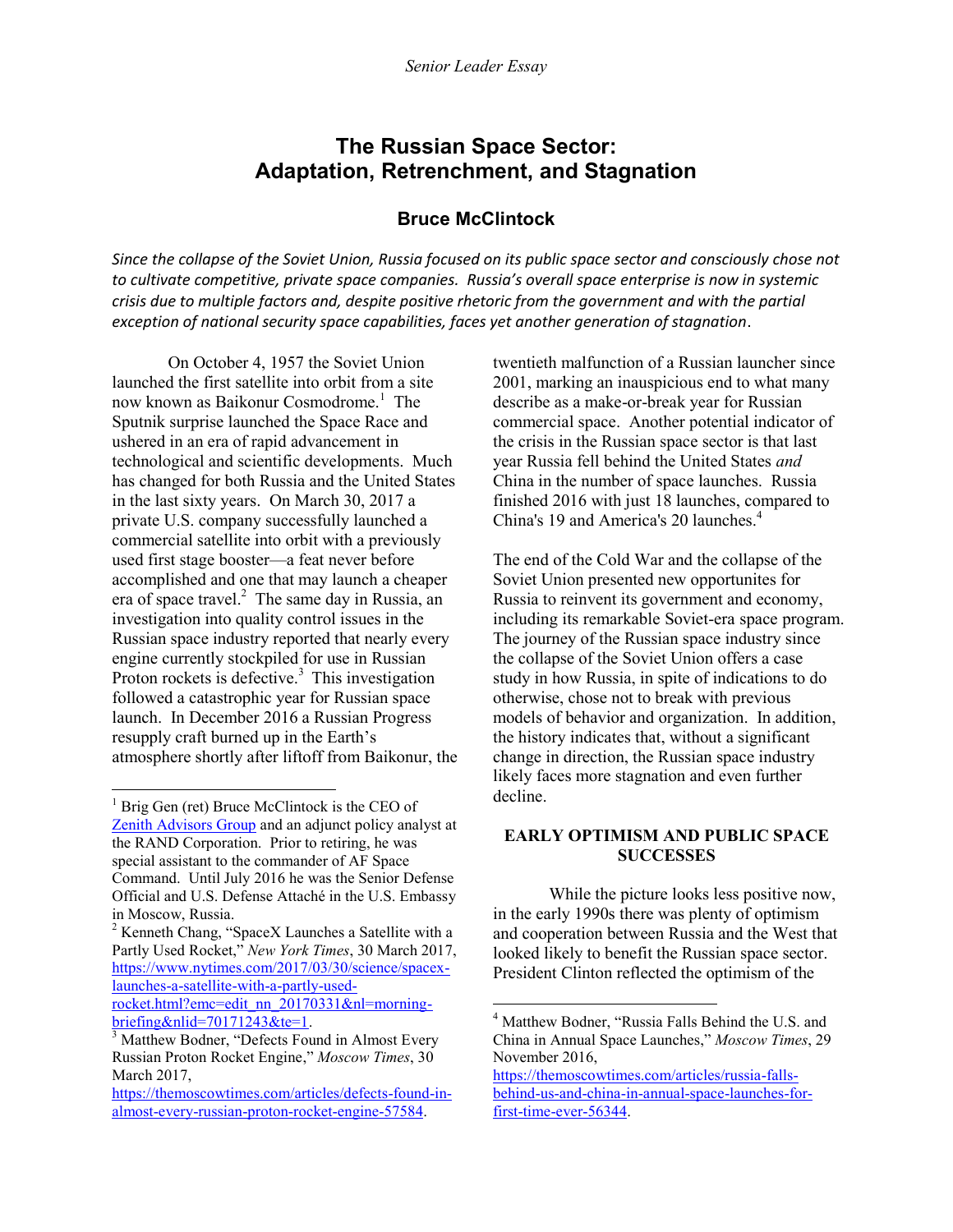time in his remarks at the U.S. Naval Academy graduation in 1993: "President Yeltsin and his fellow reformers throughout Russia are courageously leading three modern Russian revolutions, to transform their country from a totalitarian state into a democracy; from a command economy into a market; and from an empire into a modern nation-state." Budget constraints, system failures (such as the Challenger disaster in 1986) and a desire to continue human space exploration futher motivated the United States to assist with Russian integration into the space enterprise supply chain. The signing of a bilateral trade liberalization treaty on commercial satellite launch services did pave the way for "public-public (International Space Station), public-private (NASA and Russian Space Agency subcontracting) cooperation, and for major private joint ventures between U.S. and Russian firms in the aerospace sector."<sup>5</sup>

This cooperation was most apparent in the publicpublic sector. Russia and the United States agreed to place U.S. astronauts on the Mir space station and Russian cosmonauts on the U.S. shuttle. Both countries agreed to an ambitious International Space Station (ISS) plan that made Russia a major partner. The Russian Space Agency also agreed to provide resupply for the ISS using Soyuzlaunched Progress cargo vehicles and crew transportation to and from the station. <sup>6</sup> The zenith of the public-public cooperation for Russia was the eventual exclusive use of Soyuz to resupply and staff the ISS following the second shuttle accident in 2002. Overall, the Soyuz System has been remarkably successful over its lifetime.

Russia also had its own internal public sector space successes, independent of the international community. GLONASS, Russia's Global Navigation Satellite System, is fully operational and an accepted international system for navigation and timing. This system, originally designed for use by the Russian Aerospace Forces, has grown in popularity as a commercial system for public use, due in no small part to guidance from President Putin. There are other examples, including the Public-Private Partnership between Gazprom Space Systems and Roscosmos. This operator has its own communications satellite constellation, providing services to both institutional and private players.<sup>7</sup>

#### **SIMILAR OPTIMISM FOR RUSSIAN PRIVATIZATION AND COMMERCIALIZATION, DIFFERENT RESULTS**

 The end of the Cold War accelerated an overall shift in U.S. space policy—inspiring the commercialization of space and encouraging the private sector to take on as much space development work as was commercially feasible.<sup>8</sup> From a U.S. perspective, many assumed that the combination of bilateral agreements and publicpublic cooperation would pave the way for similar commercialization in the Russian space industry. In fact, Russia never truly intended to commercialize its industry. Russia's true intent was to make its space sector more competitive while retaining government control.<sup>9</sup>

Both United States and Russian firms had to adjust their business models from primarily defense work to accommodate commercial work. However, Russian firms faced challenges that U.S. firms did not. Most importantly, Russian firms all came from a Soviet model that centralized control

1

 5 Jeffrey Pigman, "The New Aerospace Diplomacy: Reconstructing Post-Cold War U.S.-Russian Economic Relations," *Diplomacy and Statecraft* 15(4), 2004, pp. 683–723.

<sup>&</sup>lt;sup>6</sup> NASA, the other ISS partners, and the RSA agreed to incorporate major Russian contributions to the new space station totaling one third of the mass of the completed station and almost half of the volume of the station's pressurized area (Pigman 2004: 703).

<sup>7</sup> Email exchange with Ivan Kosenkov, 5 December 2016.

<sup>8</sup> Pigman 2004: 700, 706. National Space Policy Directive 2, issued in September 1990, actively promoted creation of an international marketplace in commercial space launch services, while still maintaining heavy Cold War-era restrictions on technology transfer and limiting U.S. Government satellite launches to U.S.-built launch vehicles. 9 Ivan Kosenkov, "Re: Questions regarding your article," received by Bruce McClintock, 5 December 2016.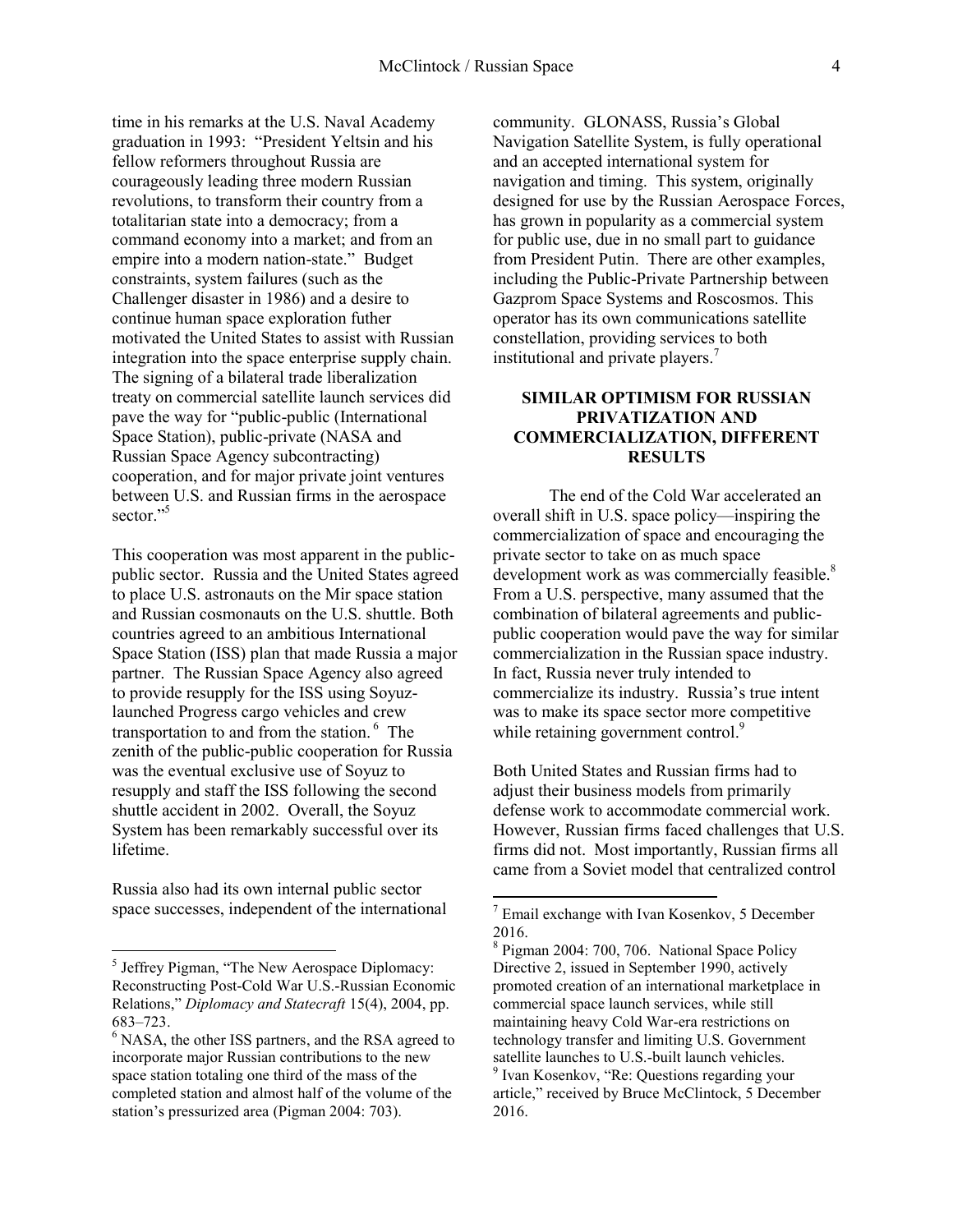of decision-making and resource distribution. Russian firms, whether fully or partially privatized on paper, still had to develop their functional autonomy as enterprises. This legacy meant that, while Russian companies did gain market share and formed joint ventures with others in the United States and elsewhere, their companies still behaved like state-run entities. Arguably, this behavior was conscious and not a failure on the part of the companies to adapt to Western models.

For example, International Launch Services (ILS), formed in 1995 as a joint venture between Lockheed, Khrunichev and Energia, is today a subsidiary of Roscosmos, the State Corporation for Space. So, while Lockheed and Boeing currently operate United Launch Alliance as a truly private entity operating Atlas launchers, ILS operates Proton launchers as a state-owned monopoly in Russia. Sea Launch provided another well-known example of integration between Boeing, the Russian firm RSC Energia and others.

Other joint ventures occurred at the component level. The most well-known is the Lockheed Martin selection of an Energomash RD-180 for use as a booster on the Atlas V. In 2000 the RD-180 became the first Russian-designed and built propulsion system on a U.S.-designed launch vehicle. The RD-180 remains in use by customers, including the United States even though Energomash is also largely owned by the Russian government.

In general, Russian firms used joint ventures to gain market share without truly privatizing their companies. While not apparent to the West twenty-five years ago, it now seems clear that the Russian government never intended to privatize their industry in the same way the West did.

#### **FACTORS LEADING TO OVERALL DECLINE OF RUSSIA'S SPACE INDUSTRY**

 In the post-WWII Soviet era, the space sector attracted the best and brightest of Russian talent and significant infrastructure investment. Conversely, severe government funding shortages in the 1990s created early and long-lasting

impacts to the Russian space sector.<sup>10</sup> The lack of funding caused degradation to national constellations, infrastructure, and personnel. Observers visiting Russian rocket facilities in the 1990s reported design, manufacturing, and test facilities in a state of decay. Possibly more telling was the lack of a cadre of young professionals and middle managers ready to take the place of the early Soviet space leaders.<sup>11</sup>

The immediate impact of the reduced funding was delays in accomplishing new projects. For example, the Russian strategy from the 1990s envisioned a Proton replacement, called Angara, which should have already been fielded. As one analyst put it, "like many things in Russia's history, the Angara's path toward the market has not been straightforward or easy." In 2014, the Angara did have two successful test launches but is still years away from replacing the Proton. $^{12}$ 

Existing system reliability is also faltering over time. Since 2001, Russia has had anomalies on twelve Proton and eight Soyuz launches, the most recent being the loss of a Progress resupply mission on December  $1<sup>st</sup>$ , 2016. Some of the launch failures have been directly attributed to quality control lapses. For example, in 2009, a communications satellite was placed in incorrect orbit due to a mission software error. In 2010, a Proton rocket failed because it was loaded with too much propellant. In 2013, another Proton crashed because it had flight control sensors installed upside-down.<sup>13</sup>

Besides the shock of the lack of funding in the 1990s, the troubling trend of reduced reliability and slow progress on new projects is routinely attributed to several factors.

*Brain Drain*—Russia's space specialist population is aging, and their competence is waning due to

1

 $10$  Ibid.

<sup>&</sup>lt;sup>11</sup> Jim Marshall, "Questions on Space and Russia," received by Bruce McClintock, 5 December 2016. <sup>12</sup> Anatoly Zak, "Getting Its Space Mojo Back," aerospaceamerica.aiaa.org, November 2016, [https://aerospaceamerica.aiaa.org/features/getting-its](https://aerospaceamerica.aiaa.org/features/getting-its-space-mojo-back/)[space-mojo-back/.](https://aerospaceamerica.aiaa.org/features/getting-its-space-mojo-back/)

 $^{13}$  Zak 2016.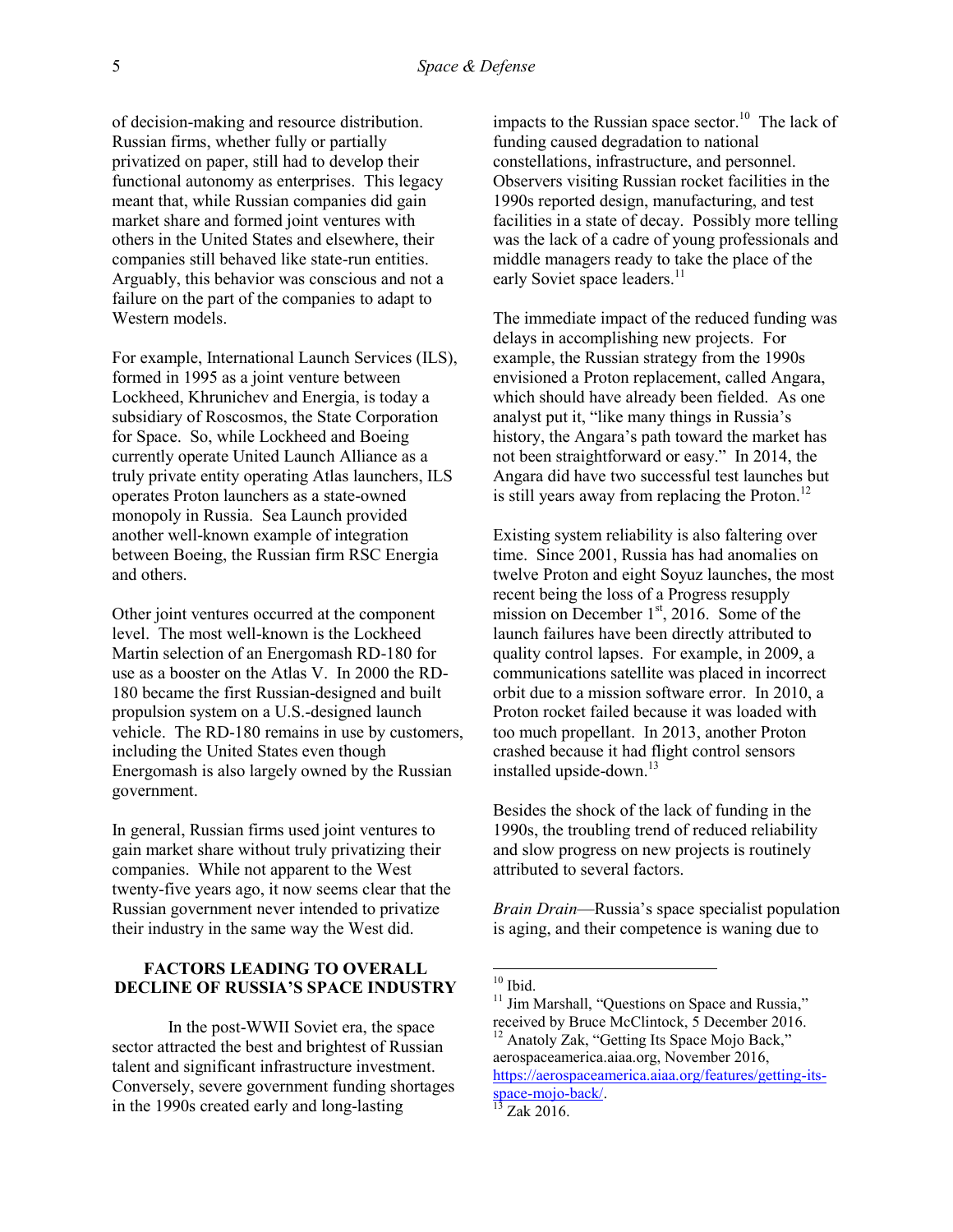the low attractiveness of space careers. This is due in part to reportedly low pay in the space sector. Also, some claim that, to comply with the Russian state secrets law, space workers are not allowed to travel outside of Russia—a big disincentive for young Russians.

*Corruption*—Generally considered organic to the Russian economic system, corruption has become evident over the last few years in various aspects of the space sector. The most famous example of corruption is the construction of the Vostochny Space Launch center. Russians envisioned Vostochny in the 1990s as a replacement for the Russian reliance on Baikonur. Over the last few years there have been numerous public delays associated with the construction of the launch facility and several cases of managers and workers arrested for corruption. Separately, in January 2017, Roscosmos announced it was withdrawing all second and third-stage engines for the Proton-M rocket, citing "technical reasons." At the same time, Russian media reported that factory bosses manufacturing engines for Russia's Proton-M rocket may have swapped precious metals for cheaper alternatives, possibly leading to the failure of the Proton in December 2016.<sup>14</sup> Elsewhere, there are reports of substantial percentages of state budgets siphoned from major programs and projects as a part of "overhead."

*Reduced Budgets*—While Russia has improved upon its desultory budgets from the 1990s, this decade it had to reduce government funding for space. As recently as 2014, Russia promised \$70 billion for a ten-year space program. In 2016, struggling economically due to reduced oil prices and international sanctions, the government approved only  $$20.5$  billion.<sup>15</sup> Not only does reduced funding reduce or delay marquee projects such as lunar exploration; reduced funding further

 $\overline{\phantom{a}}$ 

contributes to decay of the space infrastructure.<sup>16</sup> Indeed, the Russian government publicly acknowledged the crisis in the space industry and has taken actions in an attempt to reverse the slide, not all of them helpful.<sup>17</sup>

*Multiple Reorganizations*—Russia attempted several variations on organizational models for the space industry. Between 2012 and 2015, Russia formed United Rocket and Space Corporation, using leaders from the Russian automobile industry. URSC was granted property rights over space enterprise assets and separated from the state space agency. Uncertainty about responsibility sharing and control, accompanied by additional delays, cancellations, and hardware failures, led to another reorganization in 2015. Effective January 1, 2016, Russia made Roscosmos a state corporation rather than a government agency. This is a return to the previous model—all space industry united in one framework—making the policy and procurement decisions. Roscosmos is now responsible for oversight and business development of most key organizations in the Russian aerospace industry, including Energia, Khrunichev, and Energomash. The Kremlin's stated goal at the time was to make the industry more competitive and profit oriented. Most observers agree that in practice there has been little change in management and organization of such core programs as the Soyuz, Progress, and International Space Station.

*Master Plans*—Russia's latest Federal Space Program for 2016-2025 (FKP 2025) illuminates the long-term crisis faced by the Russian space

 $\overline{a}$ 

<sup>&</sup>lt;sup>14</sup> "Russian Police Investigate Alleged Substitution Scam at Rocket Engine Factory," *Moscow Times*, 25 January 2017,

[https://themoscowtimes.com/news/experts-check](https://themoscowtimes.com/news/experts-check-russian-rocket-engines-for-low-quality-metal-56918)[russian-rocket-engines-for-low-quality-metal-56918.](https://themoscowtimes.com/news/experts-check-russian-rocket-engines-for-low-quality-metal-56918)

**<sup>15</sup>** Matthew Bodner, "Grounded: Economic Crisis Hobbles Russian Space Program," *Moscow Times*, 24 March 2016,

[https://themoscowtimes.com/articles/grounded](https://themoscowtimes.com/articles/grounded-economic-crisis-hobbles-russian-space-program-52257)[economic-crisis-hobbles-russian-space-program-52257.](https://themoscowtimes.com/articles/grounded-economic-crisis-hobbles-russian-space-program-52257)

<sup>&</sup>lt;sup>16</sup> In 2016, for example, Igor Komarov, the head of Roscosmos, publicly noted a "considerable lag in the use of modern development methods, low productivity, and worn machinery" (Zak 2016).

<sup>&</sup>lt;sup>17</sup> In March 2016, the Roscosomos communications director said, "It's no secret that the reforms that are underway now might not have occurred if the state had not acknowledged that the Russian space industry is in a systemic crisis." Shura Collinson, "Experts Look to Space X Phenomenon in Quest to Develop Russia's Private Space Industry." 4 March 2016,

[http://sk.ru/news/b/articles/archive/2016/03/04/experts](http://sk.ru/news/b/articles/archive/2016/03/04/experts-look-to-spacex-phenomenon-in-quest-to-develop-russia_1920_s-private-space-industry.aspx)[look-to-spacex-phenomenon-in-quest-to-develop](http://sk.ru/news/b/articles/archive/2016/03/04/experts-look-to-spacex-phenomenon-in-quest-to-develop-russia_1920_s-private-space-industry.aspx)[russia\\_1920\\_s-private-space-industry.aspx,](http://sk.ru/news/b/articles/archive/2016/03/04/experts-look-to-spacex-phenomenon-in-quest-to-develop-russia_1920_s-private-space-industry.aspx) accessed December 1, 2016.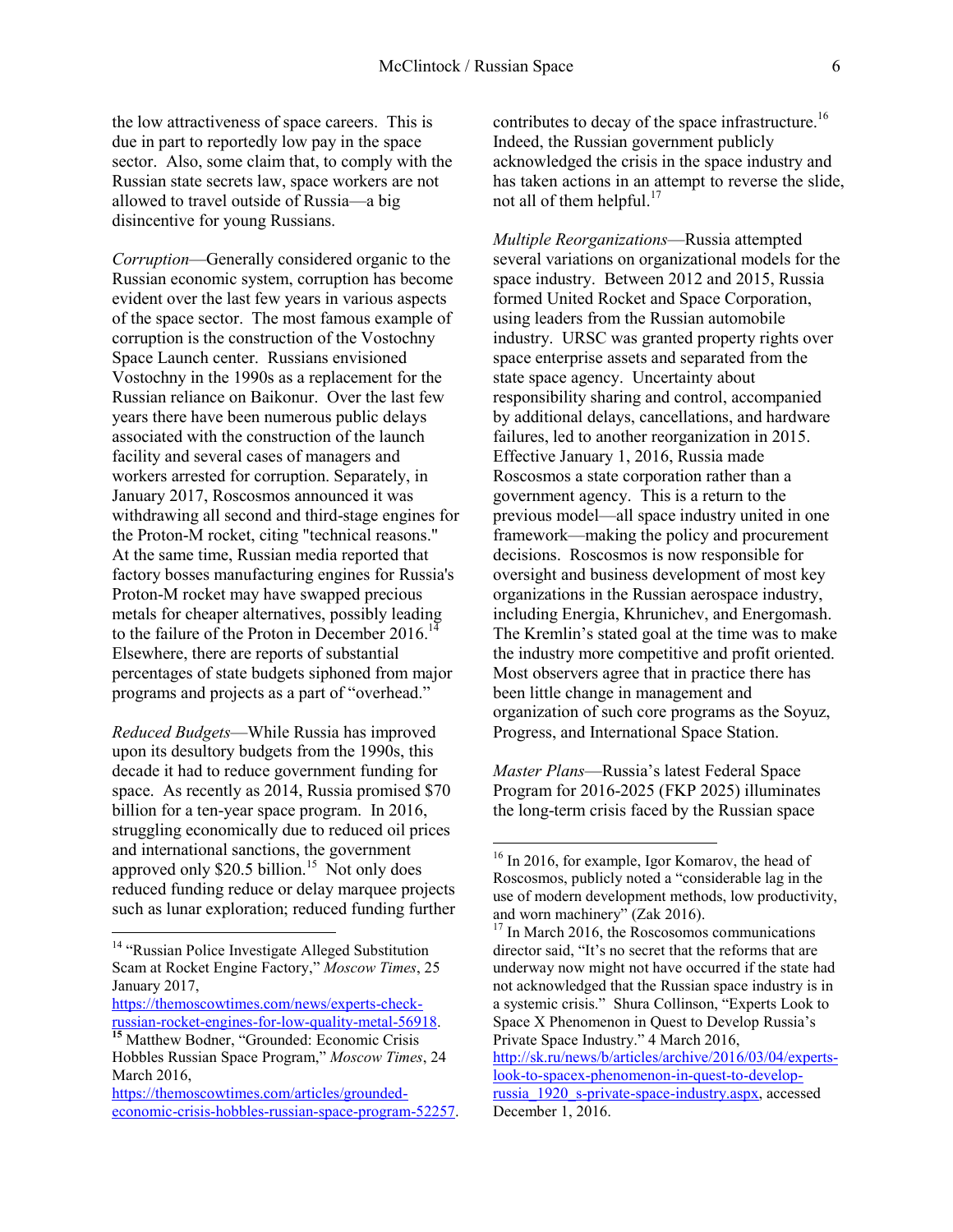sector since it is the latest plan that promises progress but ultimately decreases the scope of effort. FKP 2025 effectively prioritizes preservation of Russia's existing satellite constellation, consolidation and streamlining of the decaying space industry, and minimizing delays in the Russian program for lunar exploration.<sup>18</sup>

*Leadership Changes and Reprimands*—The current head of Roscosmos, Igor Komarov, is the fourth Russian space agency director since 2009.<sup>19</sup> More recently, following the 24-hour delay of the inaugural launch from Vostochny, President Putin officially reprimanded Deputy Prime Minister Rogozin, Roscosmos head Komarov, and the head of the manufacturing firm responsible for the problematic component. Leadership changes have done little to improve the current situation.

#### **SKOLKOVO: RECENT EFFORTS TO ENCOURAGE SPACE COMPANIES WITH SPORADIC RESULTS**

 One effort that has shown some signs of promise for helping form a true private Russian space sector is the Skolkovo initiative. In 2010, Russian President Medvedev launched the Skolkovo Innovation Center, which included a Space and Telecommunications "cluster" among the five core clusters. There is some sign of hope for the private sector via the Skolkovo cluster. As of October 2016, there were more than 180 participants at Skolkovo in various technological domains related to space activities. $20$  Skolkovo allows these participants to find investment,

partners, and clients on world markets."<sup>21</sup> Thus far, the Russian private space sector supported by Skolkovo can claim some modest victories. For example, Dauria Aerospace won a contract in 2012 to create two small space vehicles for Roscosmos. Dauria eventually launched two Perseus-M microsatellites in the United States in 2014. Dauria is still active—working on two smallsats for Roscosmos and developing an earth observation platform named Auriga. Other companies with successes include: SPUTNIX (ground equipment and test facilities for small satellites), Spectralaser (laser ignition modules for Soyuz engines), Kosmokurs (a reusable suborbital launch vehicle for space tourism and scientific experiments) and Lin Industrial (family of light launch vehicles for small satellite launches).

Still, advocates of Skolkovo acknowledge that the number of private space endeavors in Russia is relatively small and the pace of growth could be better. Many blame Roscosmos for the short list of successes to date. In March 2016, representatives from Russian private space companies and Roscosmos debated the level of cooperation between Roscosmos and private companies in Russia. Only last year did Roscosmos say it would allow private companies access to the space services market, and not before  $2020$ <sup>22</sup> Others report passive resistance from Roscosmos against private companies, for example, demanding detailed designs and models of proposed systems before discussing funding. This is not surprising since as a state corporation, Roscosmos does not have much reason to support private start-ups that become competitors.

There are impediments to private space business in Russia other than Roscosmos and the systemic factors already listed. Besides decreasing state funding, Russian firms also lack adequate private investment. In addition, some point out that Russians, often capable of great technological innovation, are not as steeped in the capitalist

 $\overline{a}$ 

l

<sup>&</sup>lt;sup>18</sup> There is still some progress on the lunar base plan but at a much lower level. For example, NPO Lavochkin intends to launch one lunar probe every year or two for the next seven years. There are also successes such as the Radioastron mission and preparation of next space observatories—Spektr RG and Millimetron. Kosenkov email, 5 December 2016.

<sup>&</sup>lt;sup>19</sup> Marcia Smith, "Russia Downscales Lunar Program as Roscosmos Morphs into State Corporation." 29 Dec 2015, spacepolicyonline,

[http://www.spacepolicyonline.com/news/russia](http://www.spacepolicyonline.com/news/russia-downscales-lunar-program-as-roscosmos-morphs-into-state-corporation)[downscales-lunar-program-as-roscosmos-morphs-into](http://www.spacepolicyonline.com/news/russia-downscales-lunar-program-as-roscosmos-morphs-into-state-corporation)[state-corporation.](http://www.spacepolicyonline.com/news/russia-downscales-lunar-program-as-roscosmos-morphs-into-state-corporation)

<sup>&</sup>lt;sup>20</sup> Skolkovo Space Cluster briefing, October 2016, courtesy of Ivan Kosenkov.

<sup>21</sup> Ivan Kosenkov, "Role of Skolokovo in the Development of the Russian Private Space Industry," May 2015, IASP 2015 32<sup>nd</sup> World Conference Proceedings, Beijing,

[http://iasp2015beijing.csp.escience.cn/dct/page/70085.](http://iasp2015beijing.csp.escience.cn/dct/page/70085)  $rac{ln(p_1/n_1)(1)}{22}$  Collinson, 4 March 2016.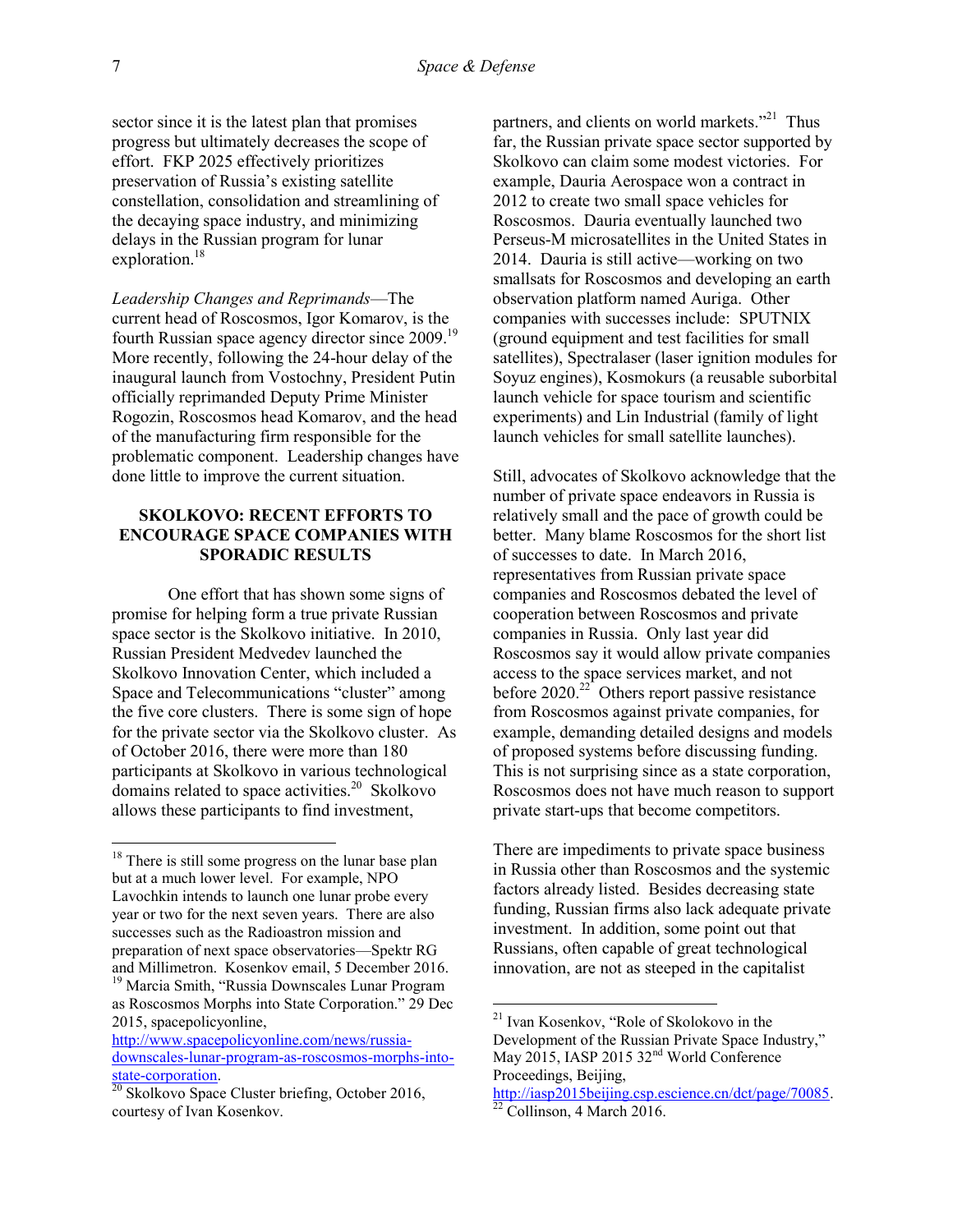ethos of recognizing and addressing needs of the market.

#### **CONCLUSION**

 Since the collapse of the Soviet Union, Russia focused on forming an internationally competitive public space sector and consciously chose not to establish a competitive private space sector. Skolkovo's space cluster does provide support for private Russian companies, but numerous institutional factors in the Russian Federation will continue to challenge space entrepreneurs, and Roscosmos will likely gobble up those that show any promise. The one likely exception to this stagnation turns out to be in national security space capabilities.

More broadly, the overall Russian space enterprise wallows in a systemic crisis due to multiple factors and, despite positive rhetoric from the government, likely faces yet another generation of stagnation and decreasing market share. In the best case, which seems unlikely, Russia's space industry will survive and protect its own systems while slowly rebuilding its once great national space capability. Even under this best-case scenario, it would likely take a generation to address the many systemic issues facing Russia. The worst-case scenario is a complete collapse of the Russian space sector except for military capabilities. This also seems unlikely given the numerous, albeit modest, attempts to generate a private space sector in Russia and the government's clear priority on national security and public organizations.

The most probable path for the Russian space sector is enduring stagnation with the odd success outside of critical national security missions, but nothing akin to its former glory. Sadly, following twenty-five years of opportunity, Russia space is a poster child for how *not* to evolve for the next century of space challenges.